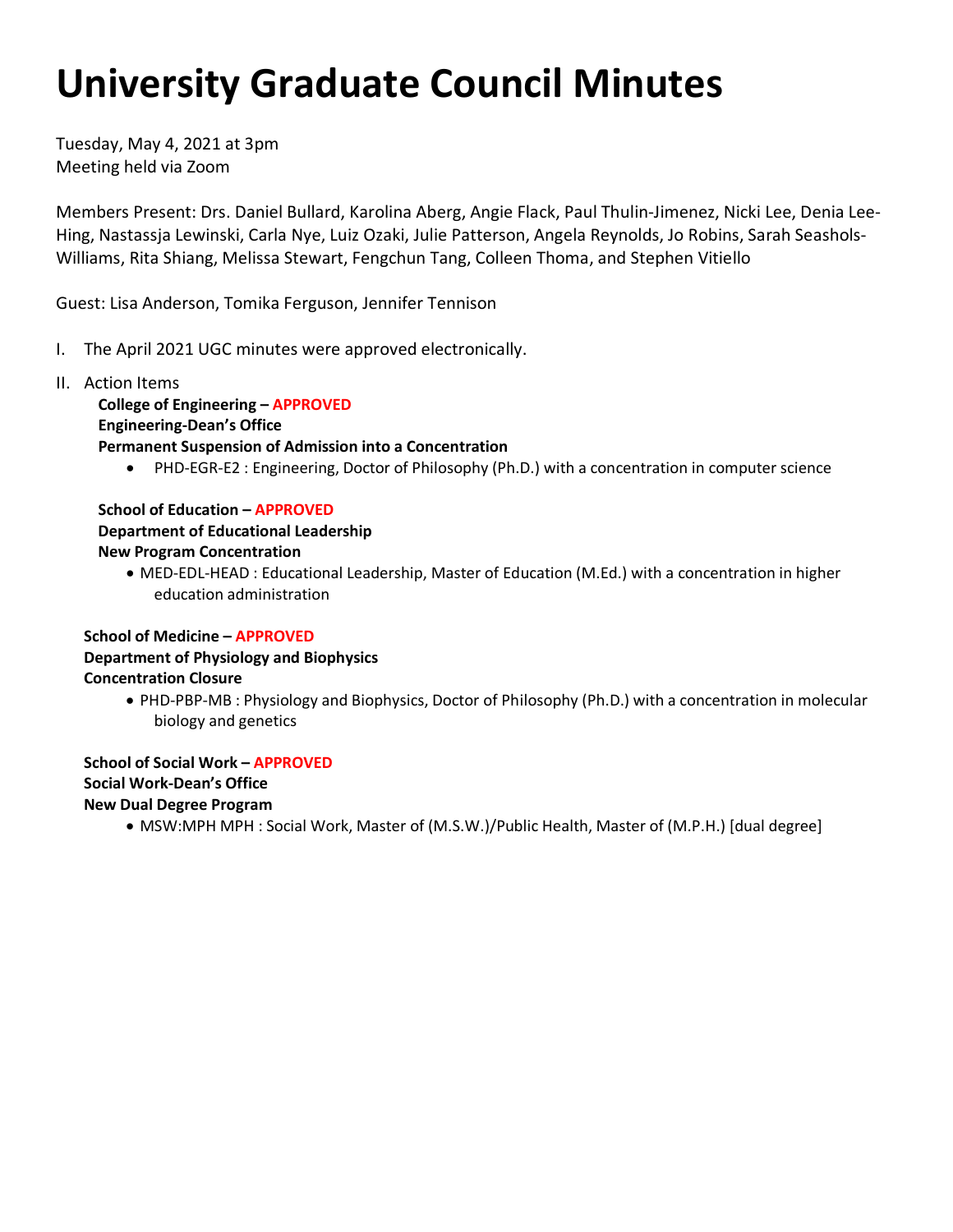# III. Committee Reports

- A. Committee on Admissions and Academic Standards No report.
- B. Committee on Internal Review No report.
- C. Committee on Policies and Procedures No report.
- D. Committee on Program and Courses **College of Engineering – APPROVED Engineering-Dean's Office Permanent Suspension of Admission into a Concentration**
	- PHD-EGR-E2 : Engineering, Doctor of Philosophy (Ph.D.) with a concentration in computer science

#### **School of Education – ALL APPROVED Department of Educational Leadership New Program Concentration**

• MED-EDL-HEAD : Educational Leadership, Master of Education (M.Ed.) with a concentration in higher education administration

# **Department of Teaching and Learning**

**New Courses**

- TEDU 551 : Foundations of Bilingual Education
- TEDU 639 : Race, Ethnicity and Education

#### **School of Medicine – APPROVED**

#### **Department of Physiology and Biophysics**

#### **Concentration Closure**

• PHD-PBP-MB : Physiology and Biophysics, Doctor of Philosophy (Ph.D.) with a concentration in molecular biology and genetics

**School of Social Work – APPROVED**

## **Social Work-Dean's Office**

## **New Dual Degree Program**

• MSW:MPH MPH : Social Work, Master of (M.S.W.)/Public Health, Master of (M.P.H.) [dual degree]

#### **III. Minor Items for Approval by the Chair and Dean**

**School of Education – ALL APPROVED**

#### **Department of Teaching and Learning**

**Certificate Revision**

- CPG-TEL : Teaching English to Speakers of Other Languages, Certificate in (Post-baccalaureate graduate certificate) **Concentration Revisions**
	- - MED-REA-RDSP : Reading, Master of Education (M.Ed.) with a concentration in K-12 reading specialist o Update to the learning outcomes
		- MED-REA-TADT : Reading, Master of Education (M.Ed.) with a concentration in reading with TESOL/adult o Update to the learning outcomes
		- MED-REA-TK12 : Reading, Master of Education (M.Ed.) with a concentration in reading with TESOL/K-12
			- o Update to the learning outcomes

#### **School of Medicine – APPROVED**

#### **Medicine-Dean's Office**

#### **Program Revision**

- PHD-NEU : Neuroscience, Doctor of Philosophy (Ph.D.)
	- o Update to the application deadline